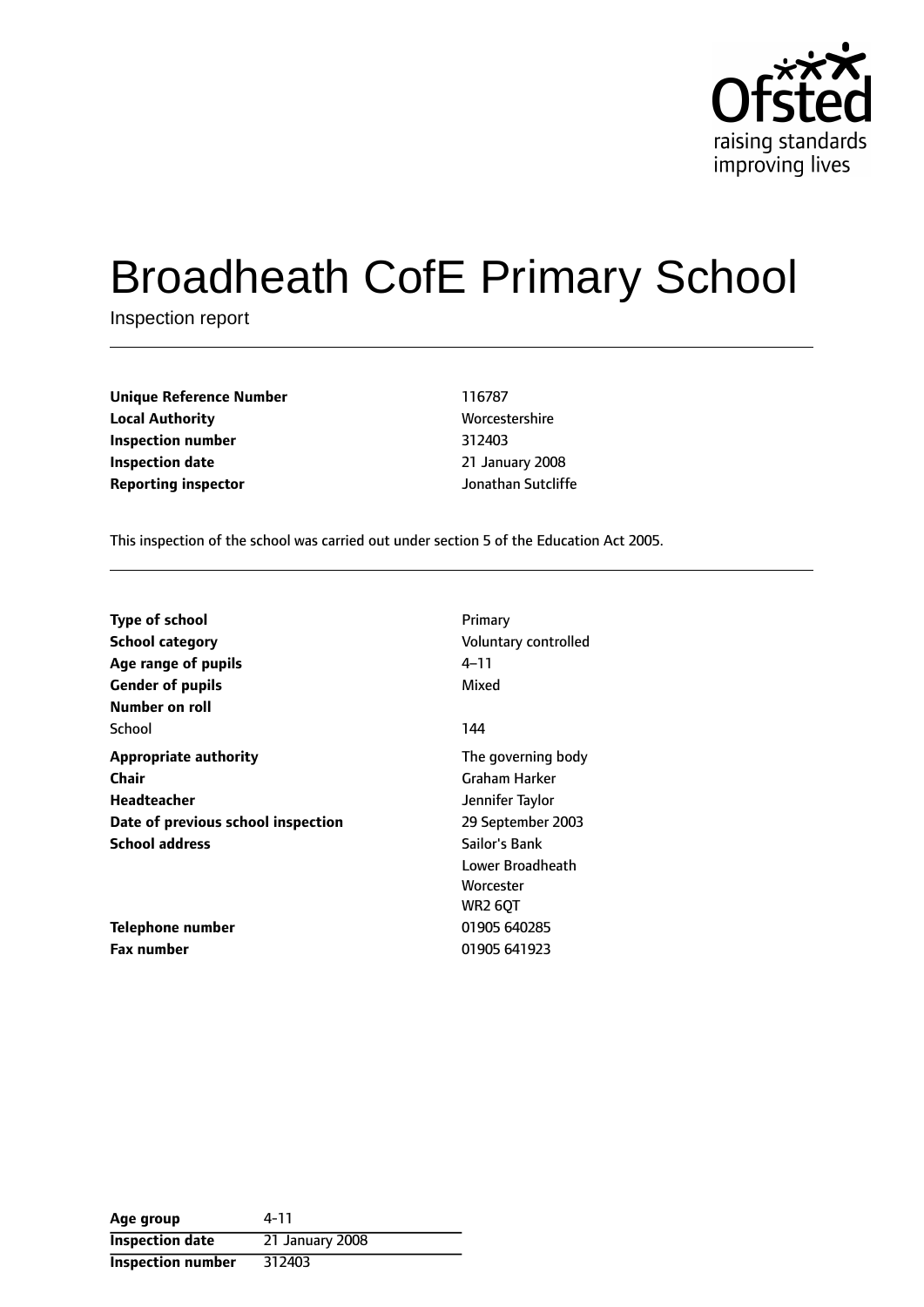.

© Crown copyright 2008

#### Website: www.ofsted.gov.uk

This document may be reproduced in whole or in part for non-commercial educational purposes, provided that the information quoted is reproduced without adaptation and the source and date of publication are stated.

Further copies of this report are obtainable from the school. Under the Education Act 2005, the school must provide a copy of this report free of charge to certain categories of people. A charge not exceeding the full cost of reproduction may be made for any other copies supplied.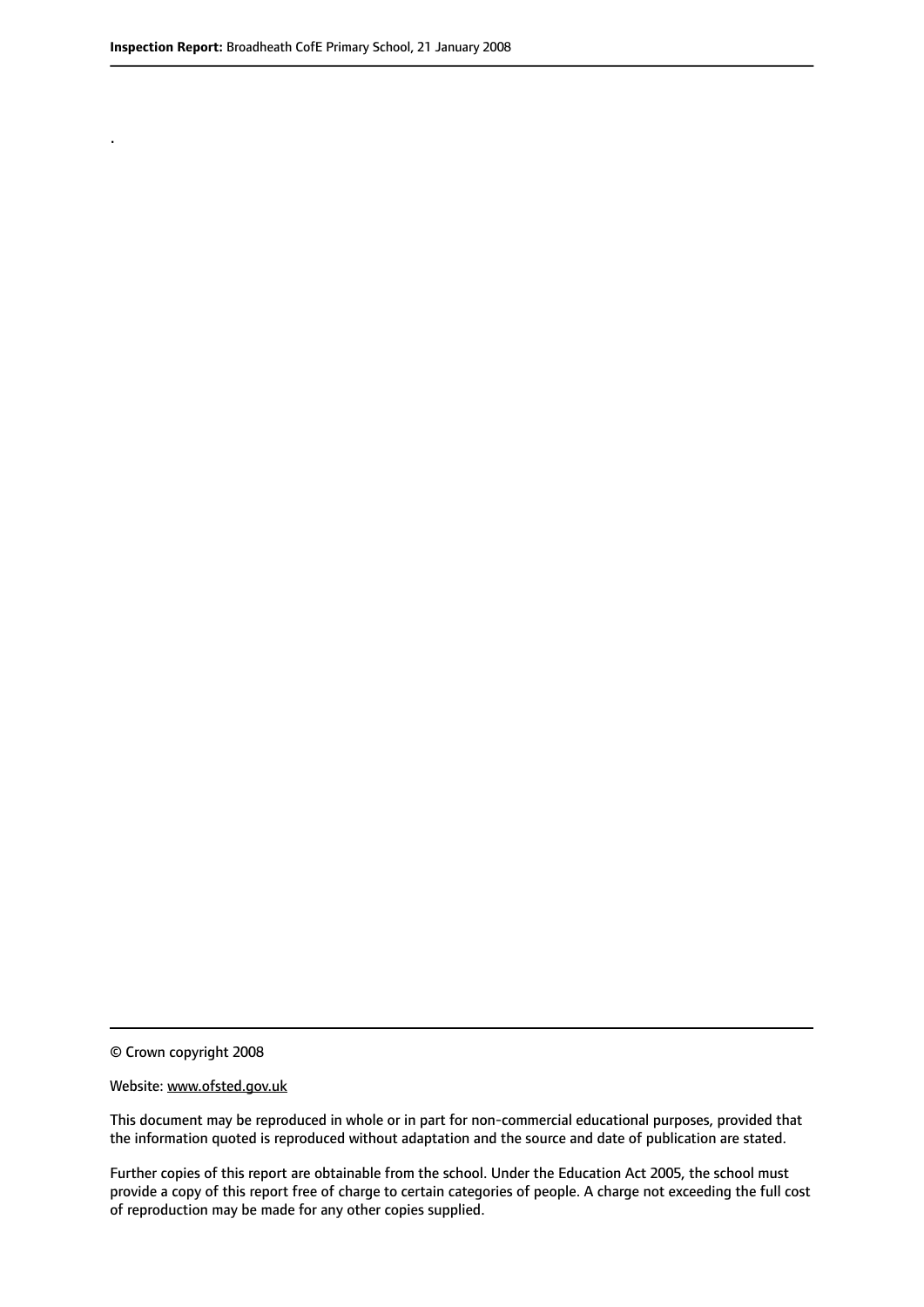# **Introduction**

The inspection was carried out by two Additional Inspectors.

## **Description of the school**

Broadheath Church of England Primary is smaller than the average primary school. It serves a predominantly rural area and pupils travel from surrounding villages to attend the school. Very few pupils are eligible for free school meals. The proportion of pupils identified as having learning difficulties and/or disabilities is broadly average. Almost all pupils are from White British backgrounds.

## **Key for inspection grades**

| Outstanding  |
|--------------|
| Good         |
| Satisfactory |
| Inadequate   |
|              |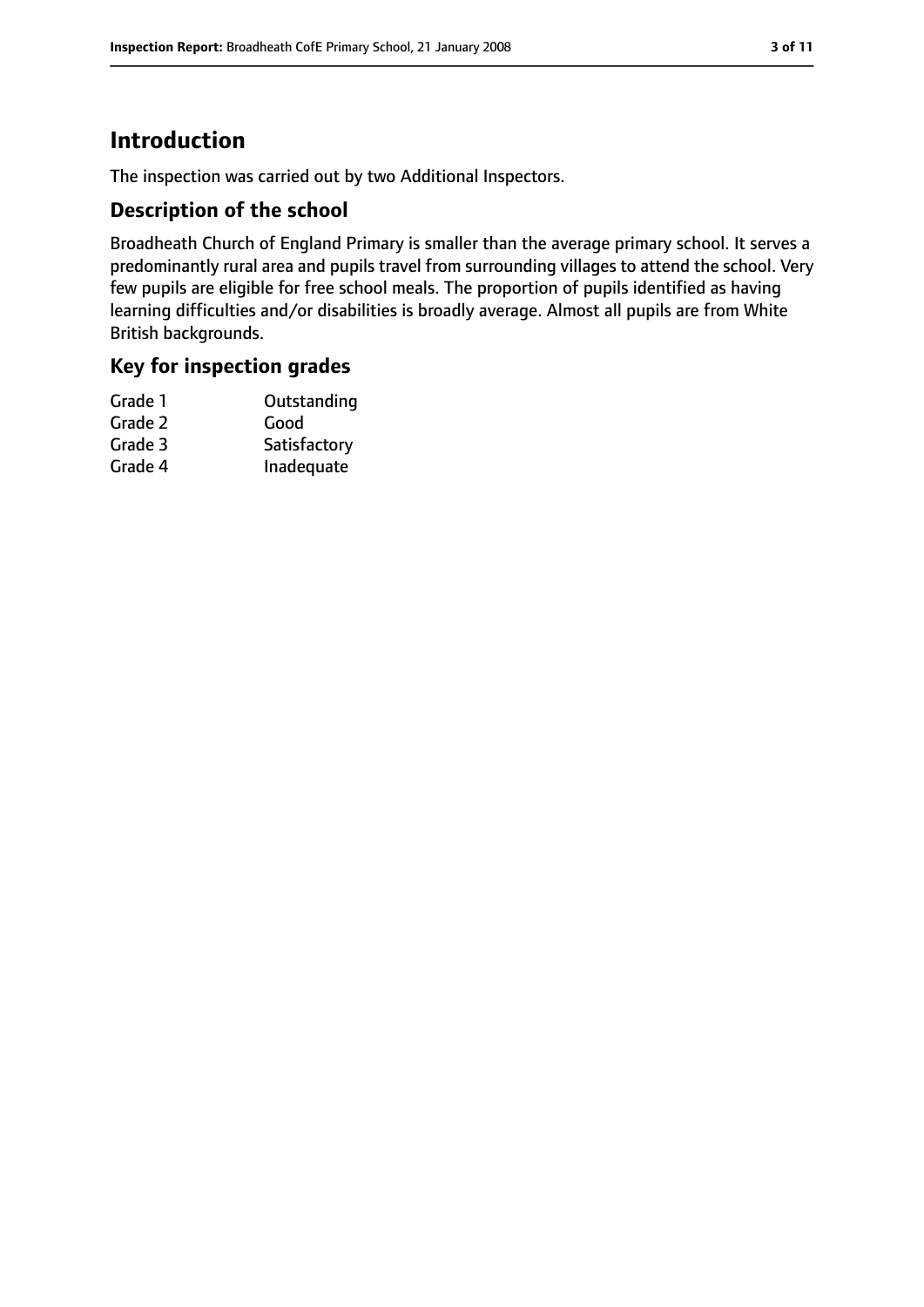# **Overall effectiveness of the school**

#### **Grade: 2**

This is a good school that has improved considerably since the appointment of the headteacher in January 2007. It gives its pupils a good standard of education. This is how the school rightly sees itself. One parent's comment echoed the views of many: 'It is a fantastic school and I wouldn't want my child anywhere else'. The pupils' good personal development results from the high levels of care, support and guidance they receive. All staff promote pupils' safety and well-being and pupils reflect this by showing care and consideration for each other. They have positive attitudes to learning and their behaviour is good. Pupils' attendance is well above average. They gain a good understanding of how to make positive choices and understand how to keep safe. Pupils with learning difficulties and/or disabilities receive good support. Pupils are interested in their work and want to do well because the well-planned curriculum is enriched by additional activities that extend pupils' experiences and skills. Good provision exists for pupils to acquire skills in information and communication technology (ICT). However, they have limited opportunities to use these skills to support their learning across the wider curriculum. Children's attainment when they start school is varied, but most start with skills that are typical for their age. As they move up through the school, good teaching ensures they make good progress, and by Year 6, standards are above the national average. Pupils with learning difficulties and/or disabilities generally make progress in line with their classmates. Children receive a positive start to their education in the Foundation Stage because of the good curriculum and teaching. In Key Stage 1, this good progress continues and standards by the end of Year 2 are consistently above average. In Key Stage 2, most pupils make good progress although for the last two years there has been a fall in standards, particularly in mathematics. Standards are improving this year, although the school still recognises the need to raise them further in mathematics by improving the quality of teaching. The headteacher is successfully implementing action plans to accelerate progress. For example, systems to target pupils' achievement and to monitor the progress of all groups more thoroughly have been implemented and are having a positive impact on performance.

As a result of good leadership and management, the headteacher, together with a committed staff, has been successful in promoting the 'family atmosphere' at the school, an ethos which is highly valued by the parents. Many parents commented on how much progress the school has made over the last year. The school has developed well since its last inspection and has the capacity to improve even further.

## **Effectiveness of the Foundation Stage**

#### **Grade: 2**

Children start school with knowledge and skills that are typical for their age. They make good progress in Reception because teaching is good. Most reach the expected goals as they enter Year 1, with a few exceeding them. Thorough induction procedures ensure that children settle quickly into school routines. They are happy and well cared for in a secure, attractive learning environment. Planning is good, with a varied range of practical activities engaging the children's interest. Children show positive attitudes to their learning and behave well. Outdoor areas are used well, especially the purposely constructed Forest area, which effectively provides opportunities to study many curriculum areas. Children's progress is regularly monitored and work is well matched to their needs. Not enough care is taken, however, in assessing children's standards accurately enough. The good improvements in leadership and management since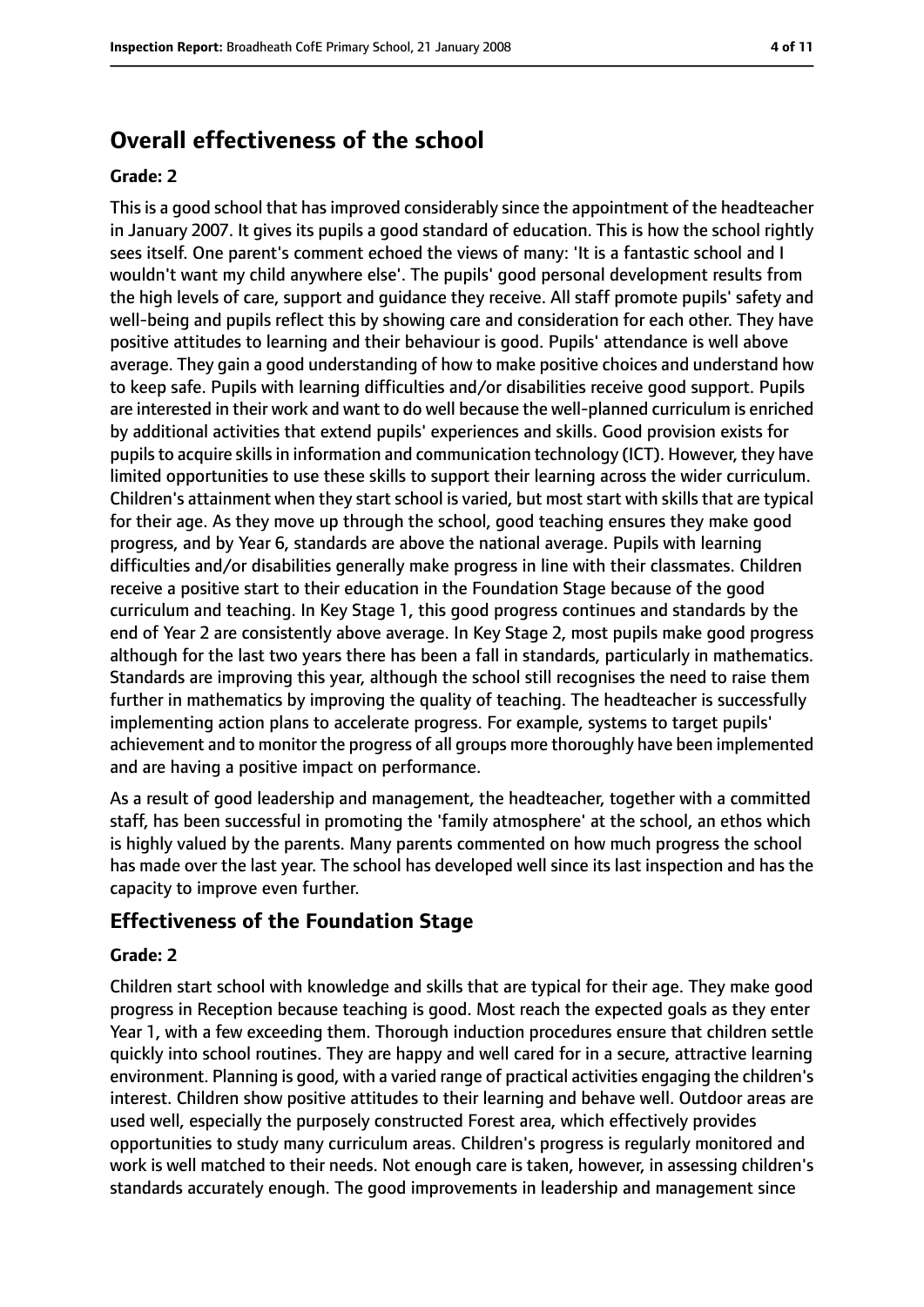the last inspection have had a positive impact on improving the achievement of children's language skills.

## **What the school should do to improve further**

- strengthen teaching in mathematics so that pupils make similar progress to that in English in Years 3 to 6
- ensure information and communication technology is used to support learning in all curriculum areas.

# **Achievement and standards**

#### **Grade: 2**

Pupils make good progress as they move up through the school and achieve well. By the time they leave in Year 6, standards are above average. There are no significant differences between the performances of boys and girls. Pupils with learning difficulties and/or disabilities make good progress because they are supported well by teachers and classroom assistants.

Pupils make good progress in Key Stage 1. By the end of Year 2, standards in reading, writing and mathematics are above the national average. The school's strong focus on developing pupils' knowledge and skills in writing has resulted in a much higher proportion reaching the higher levels.

Standards at the end of Key Stage 2 have fallen for the last two years and were below average in 2007. This is largely due to a higher number of pupils with learning difficulties and to staff changes. Additional support, guidance and improved assessment of how the pupils are performing are now helping to raise standards. Pupils' achievement in Year 6 is now much higher, especially in reading and writing.

# **Personal development and well-being**

#### **Grade: 2**

Pupils behave well and have positive attitudes to their work. They play cooperatively and are polite. Their spiritual, moral, social and cultural development is good. Pupils' enjoyment of school is reflected in their excellent attendance. They respect the rights of others to learn and are supportive of each other. Pupils clearly understand what precautions they should take to keep themselves safe. Several of the older pupils act as 'buddies' to the younger pupils. Their support for the school community is strong. There are good links with the church and Worcester Cathedral. The school council discusses suggestions from their classmates, such as the development of playground facilities. The eco-committee raises awareness of environmental issues and has an impact on recycling issues. Pupils eat sensibly and take plenty of exercise to help them stay fit. Their good basic skills and personal qualities prepare them well for the future. However, pupils have limited opportunities to acquire business skills.

# **Quality of provision**

# **Teaching and learning**

#### **Grade: 2**

Teachers have competent subject knowledge and a clear understanding of the pupils' learning needs. These strengths are put to good use to plan lessons that interest, motivate and support pupils to make good progress. For example, in a Year 6 literacy lesson, pupils discussed and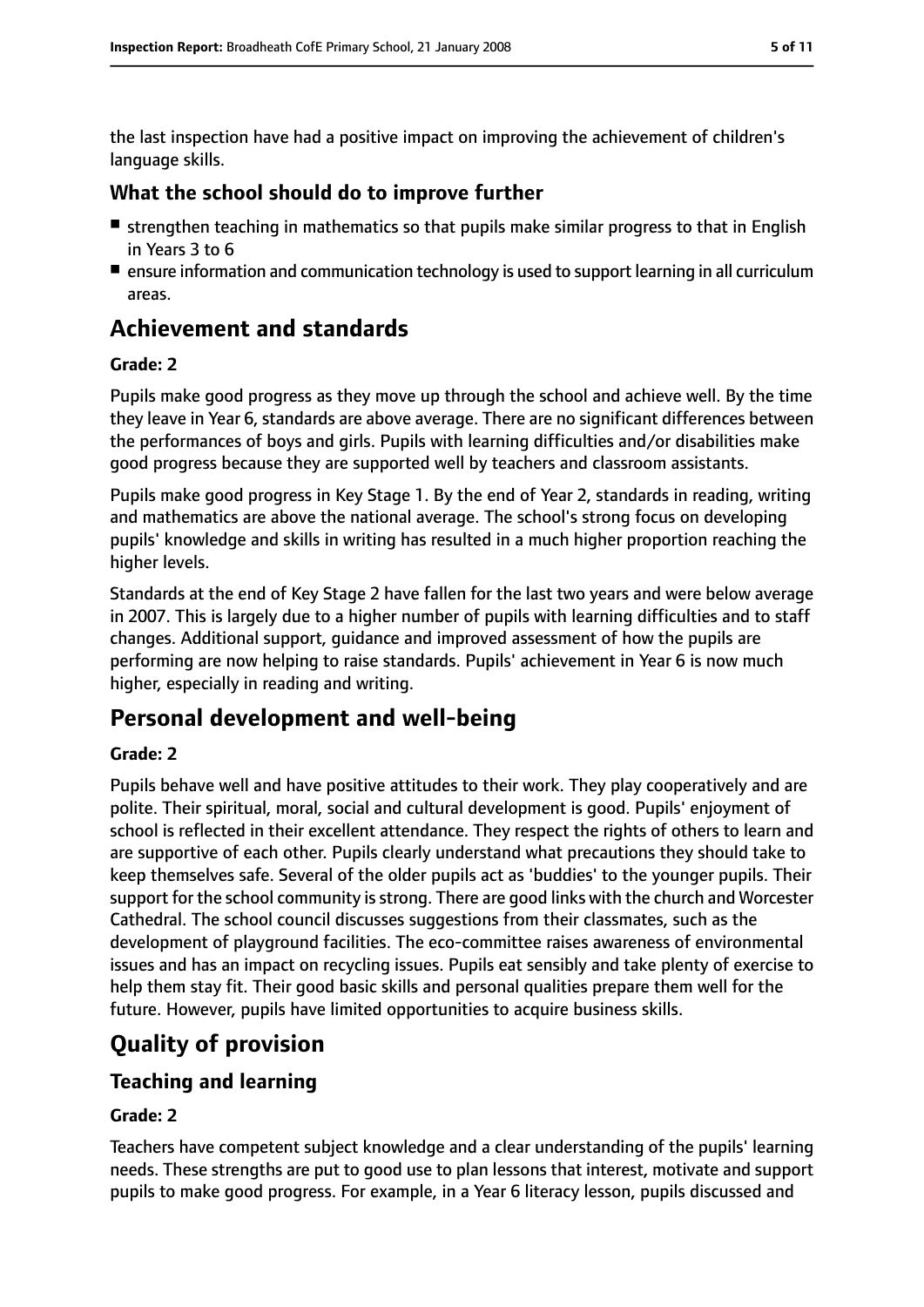then wrote enthusiastically about their recent visit to a Victorian museum. Teachers teach English well. They set tasks at the correct level to challenge pupils of all abilities. However, this is not always the case in mathematics in Key Stage 2. Where tasks are matched well to their needs, pupils settle to work quickly and independently, and succeed on their own. Teachers create positive relationships within the classroom. They set a good example for pupils by respecting and valuing everyone equally. As a result, pupils' behaviour and attitudes in all classes are good. Teaching assistants make a strong contribution to pupils' learning and they are particularly skilled in supporting pupils with learning difficulties and/or disabilities. Marking is good in most classes and, where it is most effective, teachers advise pupils well how to improve and plan their next steps in learning.

## **Curriculum and other activities**

#### **Grade: 2**

The good curriculum is adapted well to cater for mixed-age classes. Appropriate emphasis is placed on developing the basic skills in literacy and numeracy. An increasing integration of subjects enhances pupils' learning, and skills in writing are used effectively to promote progress in other subjects. However, there are limited opportunities for pupils to use ICT to support their learning acrossthe curriculum. Educational visits enrich the curriculum well. The residential visit to Malvern, for example, promotes initiative and team-building. A good range of additional activities is offered to pupils. These include a number of sports clubs, supporting the school's strong commitment to keeping pupils healthy. Pupils in Key Stage 2 have the opportunity to learn French. Curriculum theme days, such as International Week and Arts Day further enhance the quality of the curriculum.

# **Care, guidance and support**

#### **Grade: 2**

Parents are rightly happy with the way the school cares for their children. There are effective procedures for keeping the pupils safe. Arrangements for safeguarding, child protection and risk assessment are in place and the school has a robust approach to medical care and records. Pupils indicate there are very few instances of bullying and that these are usually resolved quickly. Academic support is effective in Key Stage 1. In Key Stage 2, there has not been a sufficiently rigorous approach to ensure all pupils meet their expected targets. Pupils with learning difficulties and/or disabilities are supported well in their learning, which enables them to make similar progress to their peers. Induction procedures are thorough and there are close links with the local secondary schools.

# **Leadership and management**

#### **Grade: 2**

The headteacher has a very clear view of the school's strengths and areas for development. Together with the deputy headteacher, she has brought about a drive for continual improvement and provided a positive lead to resolve the recent dip in standards and achievement at Key Stage 2. Good use has been made of local authority consultants to provide advice and guidance to staff, which is now beginning to have a positive impact. However, there is more to do to ensure that pupils' progress is accelerated in mathematics.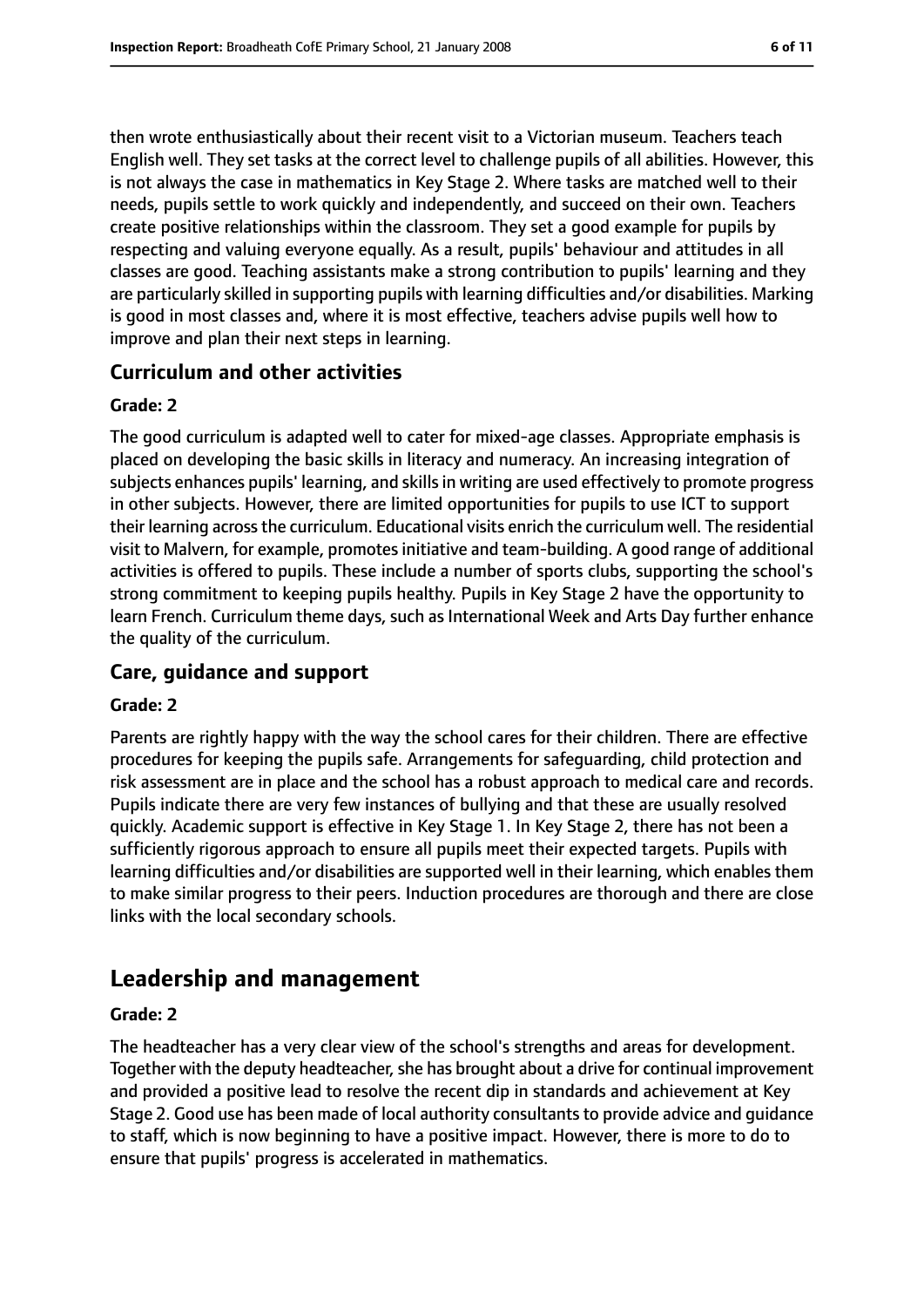The governing body provides good support to the school. They are now beginning to monitor the school's performance and focus their visits on agreed priorities. Curriculum co-ordinators manage their subjects well and have opportunities to reflect on the strengths and areas for development. However, their role in monitoring standards and performance is still underdeveloped. The school has an accurate understanding of its own effectiveness and how it can be improved. Teaching and learning are monitored by senior and middle leaders. This ensures there is a developing understanding of how pupils are performing. Clear plans to address the recommendations from the last inspection have helped the school move forward and ensure it is able to improve further. Parents are positive about the school and make a good contribution towards their child's learning. They have good opportunities to share their views and to contribute towards the school's self-evaluation process.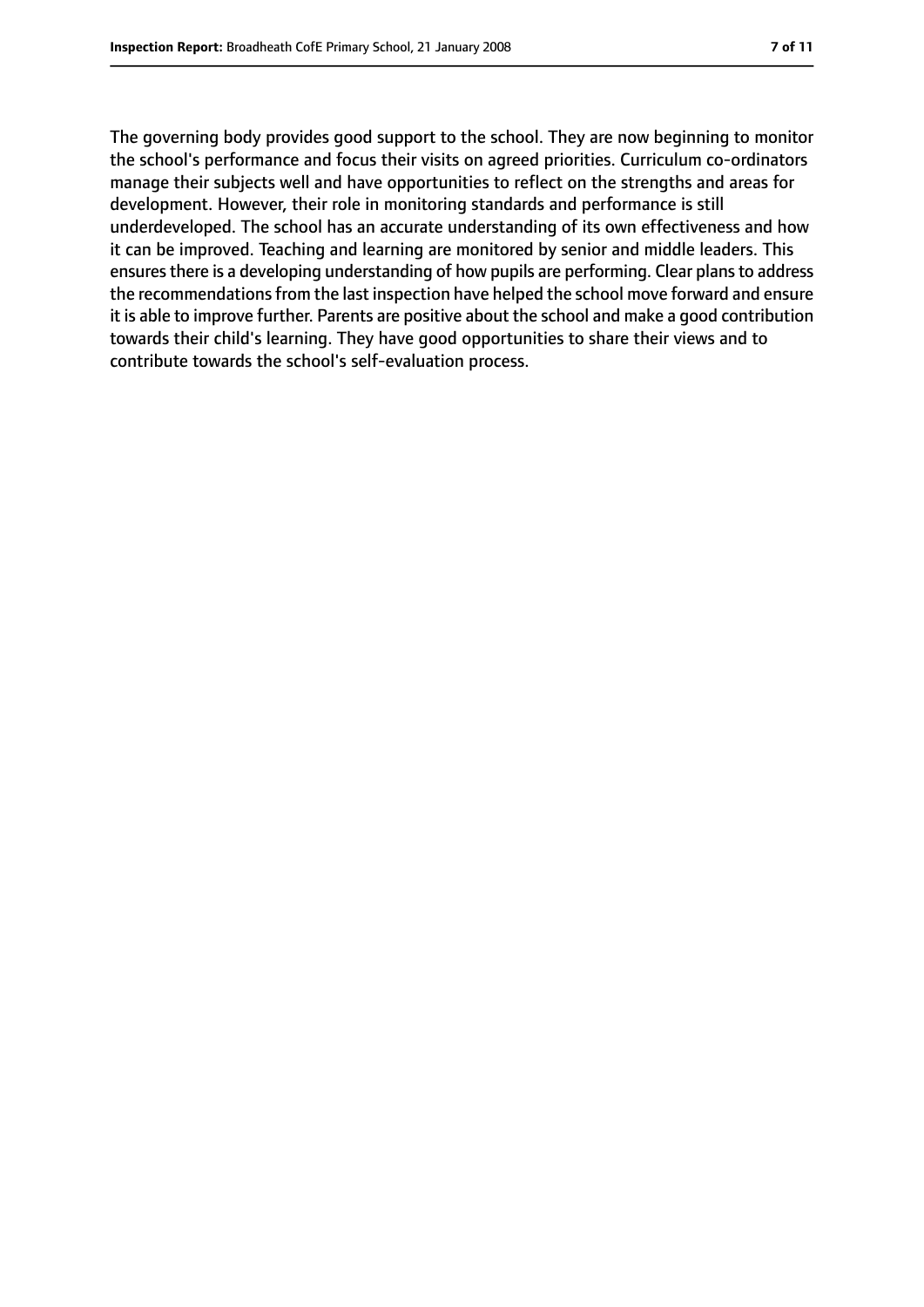**Any complaints about the inspection or the report should be made following the procedures set out in the guidance 'Complaints about school inspection', which is available from Ofsted's website: www.ofsted.gov.uk.**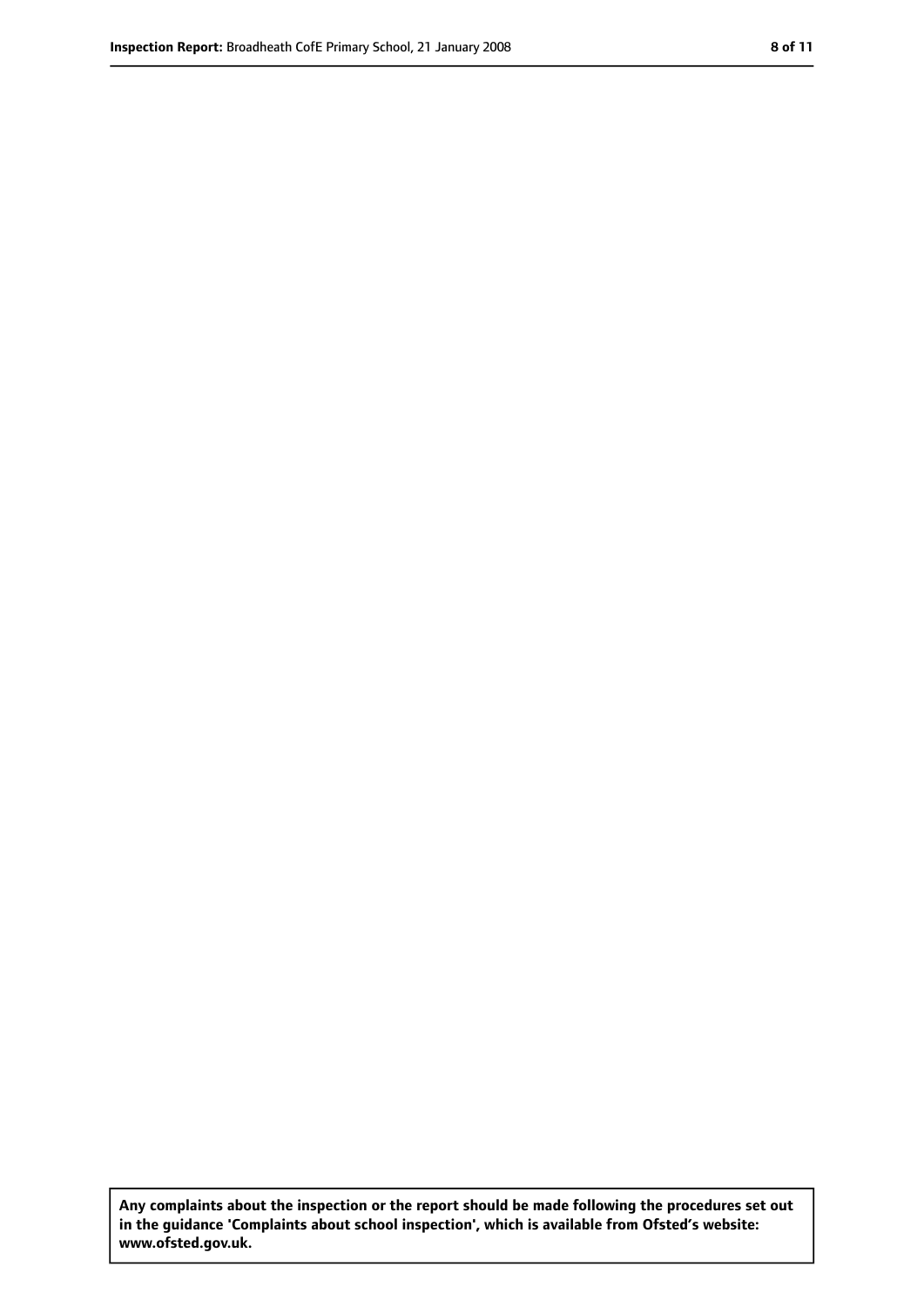# **Inspection judgements**

| $^{\backprime}$ Key to judgements: grade 1 is outstanding, grade 2 good, grade 3 satisfactory, and | <b>School</b>  |
|----------------------------------------------------------------------------------------------------|----------------|
| arade 4 inadequate                                                                                 | <b>Overall</b> |

# **Overall effectiveness**

| How effective, efficient and inclusive is the provision of education, integrated<br>care and any extended services in meeting the needs of learners? |     |
|------------------------------------------------------------------------------------------------------------------------------------------------------|-----|
| Effective steps have been taken to promote improvement since the last<br>inspection                                                                  | Yes |
| How well does the school work in partnership with others to promote learners'<br>well-being?                                                         |     |
| The effectiveness of the Foundation Stage                                                                                                            |     |
| The capacity to make any necessary improvements                                                                                                      |     |

## **Achievement and standards**

| How well do learners achieve?                                                                               |  |
|-------------------------------------------------------------------------------------------------------------|--|
| The standards <sup>1</sup> reached by learners                                                              |  |
| How well learners make progress, taking account of any significant variations between<br>groups of learners |  |
| How well learners with learning difficulties and disabilities make progress                                 |  |

# **Personal development and well-being**

| How good is the overall personal development and well-being of the<br>learners?                                  |  |
|------------------------------------------------------------------------------------------------------------------|--|
| The extent of learners' spiritual, moral, social and cultural development                                        |  |
| The extent to which learners adopt healthy lifestyles                                                            |  |
| The extent to which learners adopt safe practices                                                                |  |
| How well learners enjoy their education                                                                          |  |
| The attendance of learners                                                                                       |  |
| The behaviour of learners                                                                                        |  |
| The extent to which learners make a positive contribution to the community                                       |  |
| How well learners develop workplace and other skills that will contribute to<br>their future economic well-being |  |

# **The quality of provision**

| How effective are teaching and learning in meeting the full range of the<br>learners' needs?          |  |
|-------------------------------------------------------------------------------------------------------|--|
| How well do the curriculum and other activities meet the range of needs<br>and interests of learners? |  |
| How well are learners cared for, guided and supported?                                                |  |

 $^1$  Grade 1 - Exceptionally and consistently high; Grade 2 - Generally above average with none significantly below average; Grade 3 - Broadly average to below average; Grade 4 - Exceptionally low.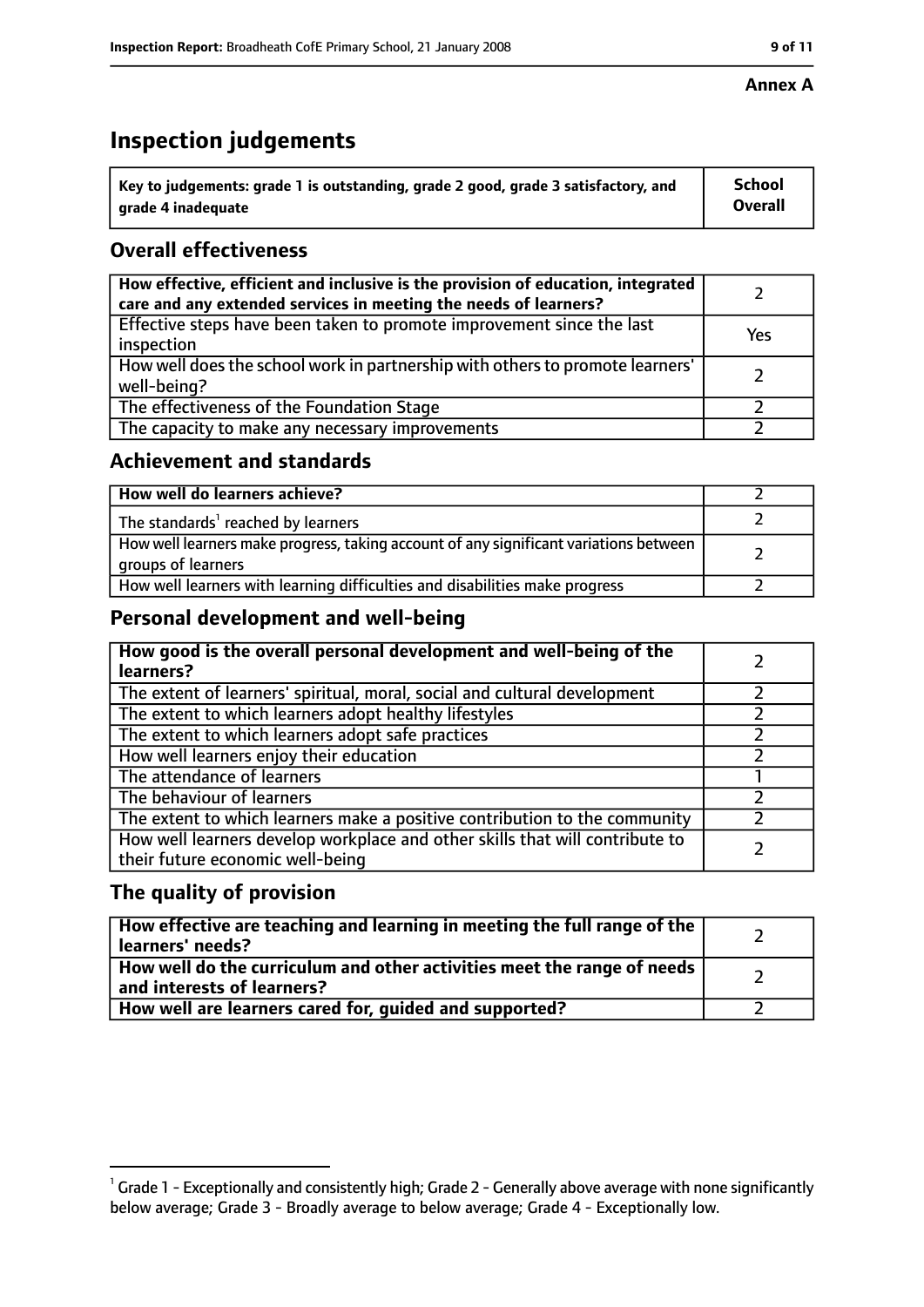# **Leadership and management**

| How effective are leadership and management in raising achievement<br>and supporting all learners?                                              |           |
|-------------------------------------------------------------------------------------------------------------------------------------------------|-----------|
| How effectively leaders and managers at all levels set clear direction leading<br>to improvement and promote high quality of care and education |           |
| How effectively leaders and managers use challenging targets to raise standards                                                                 |           |
| The effectiveness of the school's self-evaluation                                                                                               |           |
| How well equality of opportunity is promoted and discrimination tackled so<br>that all learners achieve as well as they can                     |           |
| How effectively and efficiently resources, including staff, are deployed to<br>achieve value for money                                          |           |
| The extent to which governors and other supervisory boards discharge their<br>responsibilities                                                  |           |
| Do procedures for safequarding learners meet current government<br>requirements?                                                                | Yes       |
| Does this school require special measures?                                                                                                      | <b>No</b> |
| Does this school require a notice to improve?                                                                                                   | No        |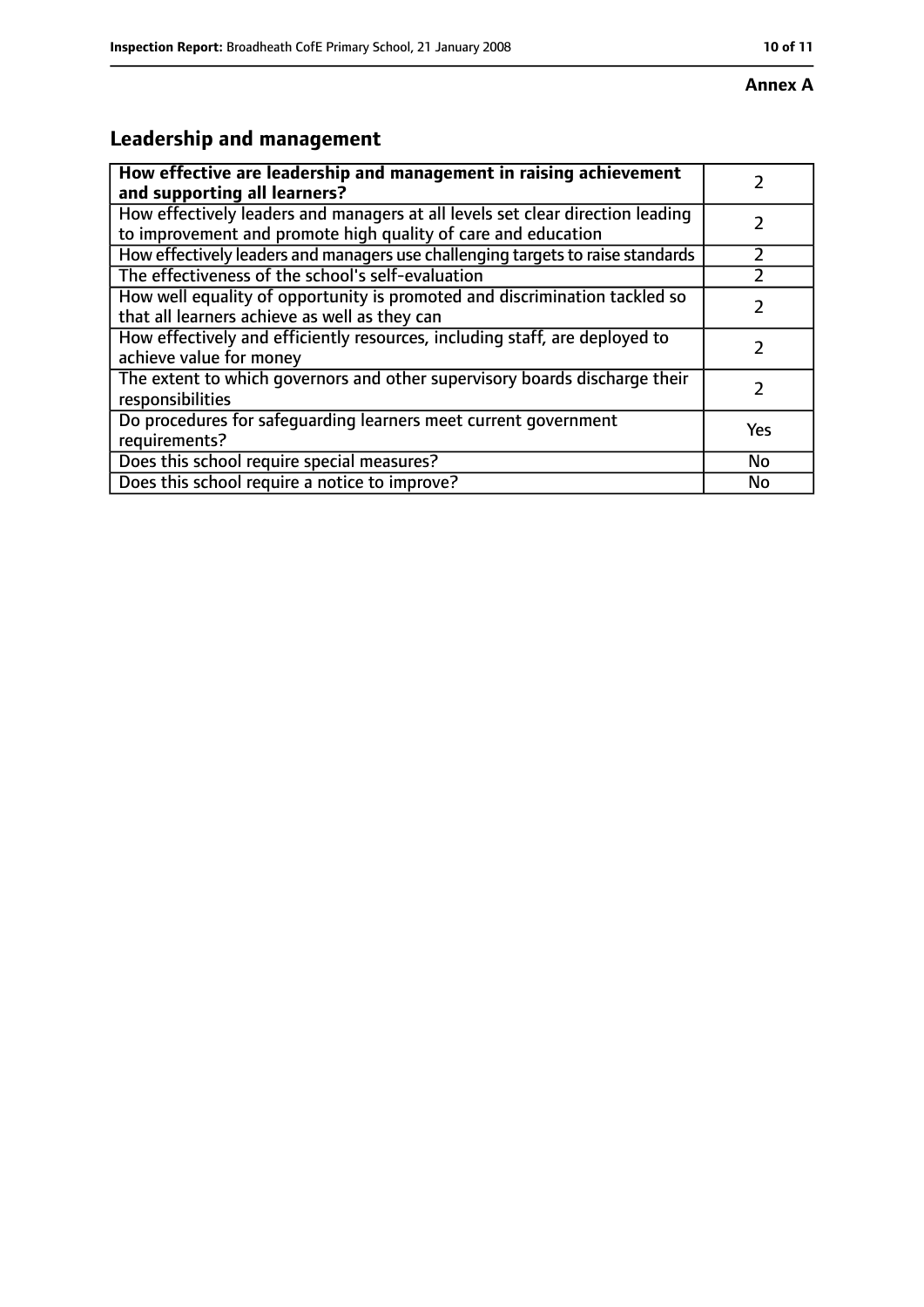# **Text from letter to pupils explaining the findings of the inspection**

Dear Pupils

Inspection of Broadheath Church of England Primary School, Lower Broadheath, Worcester, WR2 6QT

As you know, we visited your school recently to find out how well you are doing. Thank you for looking after us and making us feel welcome. Thank you also for talking to us about your school, the work you have done and how much you enjoy coming to school. This letter is to tell you what we found. You go to a good school that helps you make good progress and do well.

What we liked about your school:

- the youngest children are provided with a good start to the school in the Reception class
- you are very polite, helpful and friendly
- your attendance at school is excellent; you behave well and thoroughly enjoy all aspects of school
- teachers plan interesting lessons and you have a good range of visits, visitors and clubs in which many of you enjoy taking part
- the staff look after you well and give you good support
- the headteacher and other staff lead and manage the school well.

What we have asked the school to do now:

- ensure those of you in Key Stage 2 do better in mathematics
- give you more opportunities to use your ICT skills in all other subjects.

We thoroughly enjoyed listening to you and watching you learn. We hope the older pupils will try even harder in mathematics. We wish you all well in the future.

Yours sincerely

Jonathan Sutcliffe Lead inspector